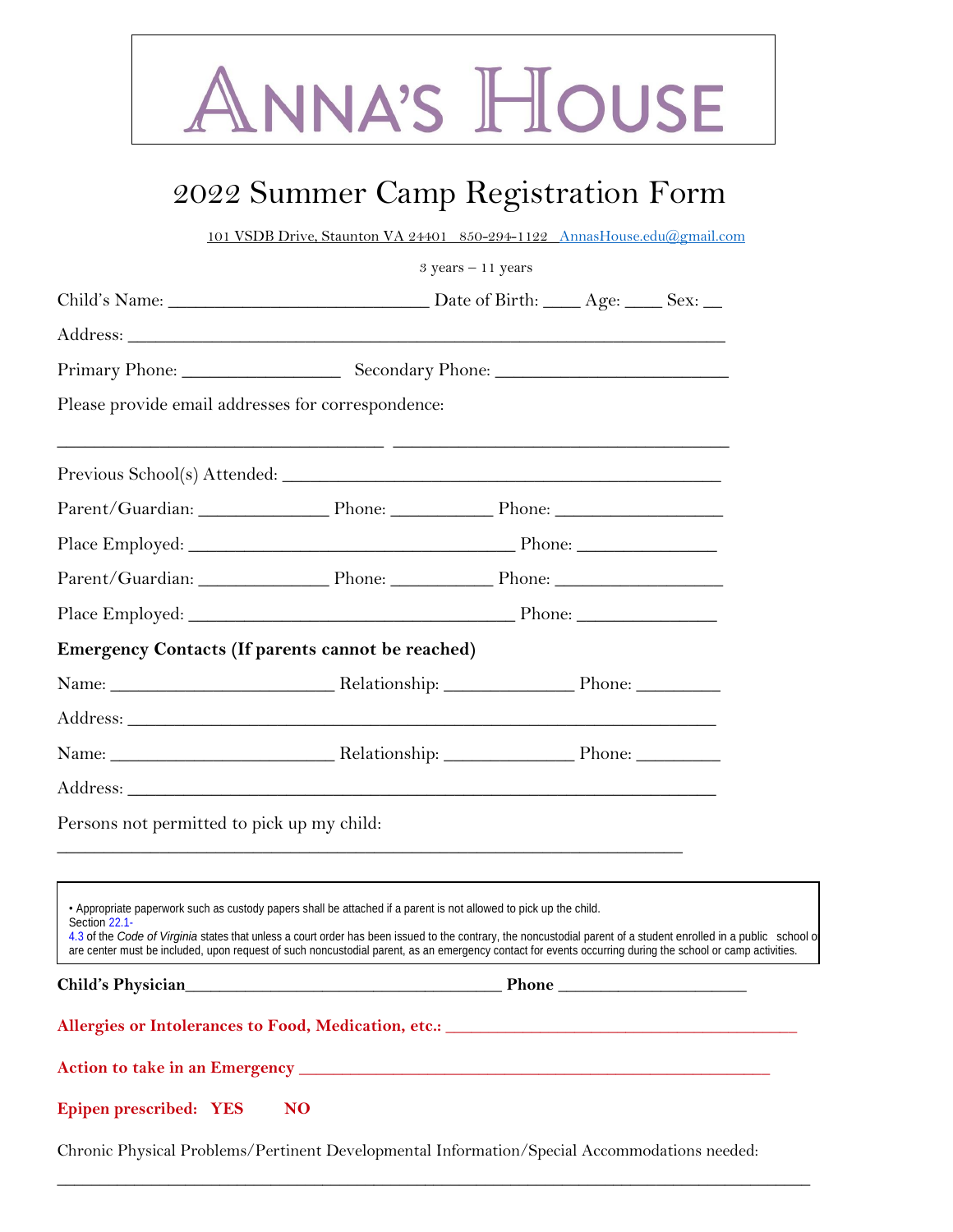## **PERMISSIONS:**

## **Picture Publishing Consent Agreement**

\_\_\_\_\_\_ Yes, Anna's House has permission to use my child in photos used on their advertising.

No, Anna's House does not have permission to include my child in photos used in their advertising.

## **Field Trip Consent Agreement**

\_\_\_\_\_ Yes, my child has permission to participate in walks and field trips away unless the school receives written notice from me to the contrary.

No, my child does not have my permission to take walks and field trips away from the school grounds.

\_\_\_\_\_\_ Yes, my child has permission to be transported in a car or bus by a licensed and insured driver.

No, my child does not have my permission to be transported by car or bus driven by anyone other than me.

\_\_\_\_\_\_ Yes, I will be available to transport children on field trips. I will allow my current Driver's License and Insurance Information Card to kept on file at school

#### **Sunscreen**

The camp has my permission to apply sunscreen to my child and I will provide sunscreen LABLED with my child's name.

Are there any noted reactions\_

Parent Signature\_\_\_\_\_\_\_\_\_\_\_\_\_\_\_\_\_\_\_\_\_\_\_\_\_\_\_\_\_\_\_\_\_\_\_\_\_\_\_\_\_\_\_ Date\_\_\_\_\_\_\_\_\_\_\_\_\_\_\_\_\_\_\_\_\_\_\_\_\_\_\_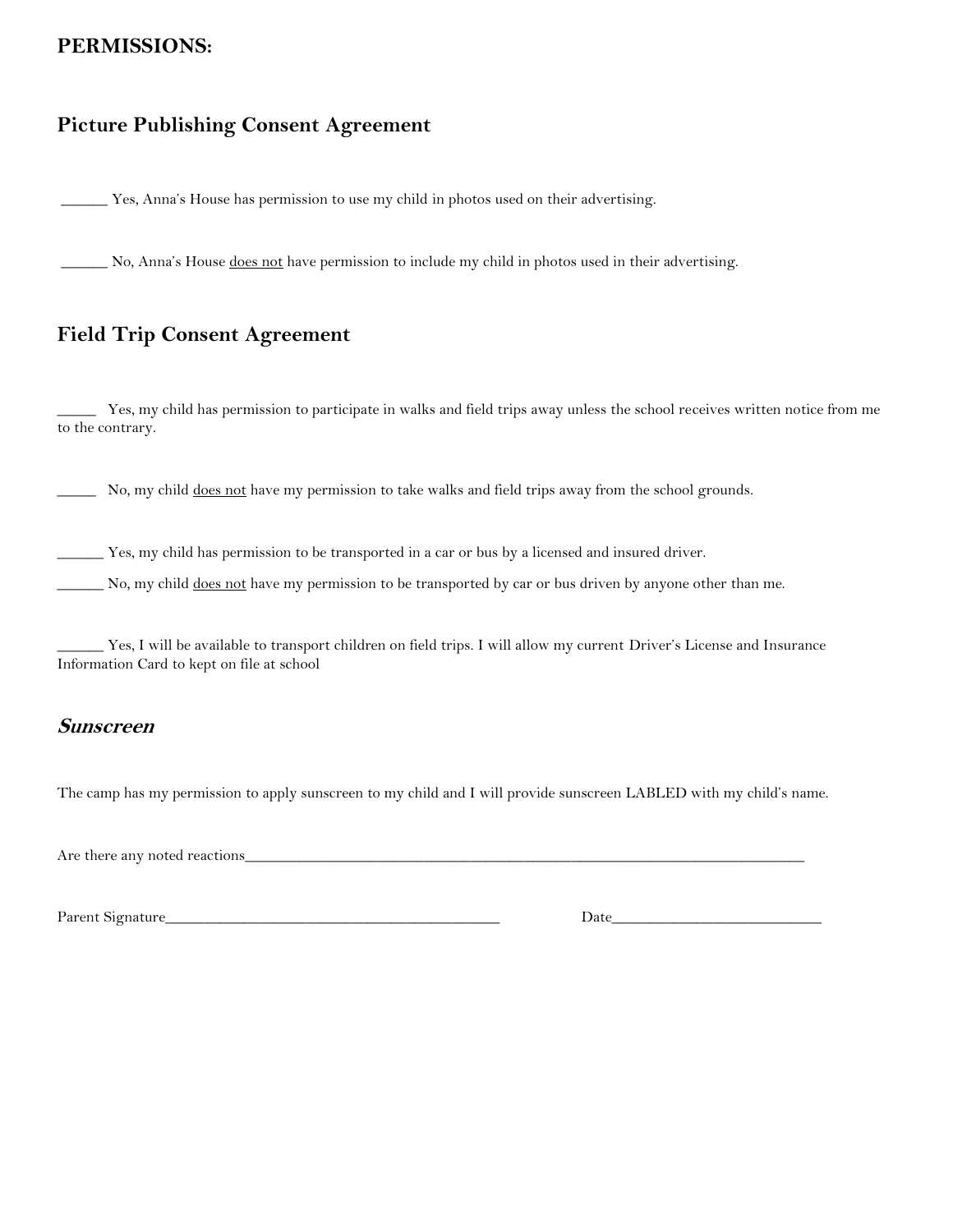# **SUMMER CAMP FEES**

Camp tuition for Week 1 through Week 6 is due June 1, 2022.

Camp tuition for Week 7 through Week 13 is due July 1, 2022.

**\*\*\*Families making a single payment for the full summer program receive a 1.5% discount if paid before June 1\*\*\***

# **CAMP SCHEDULE**

Please indicate which week(s) your child will be attending as well as your preferred pick up time.

| May 31- June 3, Week 1:       | <b>Planet Explorers</b>            | 12:30pm __ 2:30pm __ 4:30pm         |
|-------------------------------|------------------------------------|-------------------------------------|
| June 6-10, Week 2:            | Acting Out (side)!                 | ___12:30pm ___2:30pm ___ 4:30pm     |
| June 13-17, Week 3:           | A Sport a Day!                     | __12:30pm __2:30pm __4:30pm         |
| June 20-24, Week 4:           | <b>Camping on the Campus</b>       | ___12:30pm ___2:30pm ___ 4:30pm     |
| _____ June 27- July 1 Week 5: | <b>Community Hero's</b>            | __ 12:30pm __ 2:30pm __ 4:30pm      |
| July 5-8, Week 6:             | <b>High Five to Heifetz</b>        | ___12:30pm ___2:30pm ___ 4:30pm     |
| July 11-15 Week 7:            | The Artists of Anna's House        | ___12:30pm ___2:30pm ___ 4:30pm     |
| July 18-22, Week 8:           | Take it Apart                      | ____12:30pm ____2:30pm _____ 4:30pm |
| July 25-29, Week 9:           | Anna's House Construction Company  | ____12:30pm ____2:30pm _____ 4:30pm |
| August 1-5 Week 10:           | <b>Scrap Band</b>                  | ____12:30pm ____2:30pm _____ 4:30pm |
| ___ August 8-12, Week 11:     | Sign, Signs, Everywhere are Signs! | ___12:30pm ___ 2:30pm ___ 4:30pm    |
| August 15-19, Week 12:        | Diggin' and Walkin'                | __12:30pm __2:30pm __ 4:30pm        |
| August 22-26 Week 13:         | <b>Team Anna's House!</b>          |                                     |